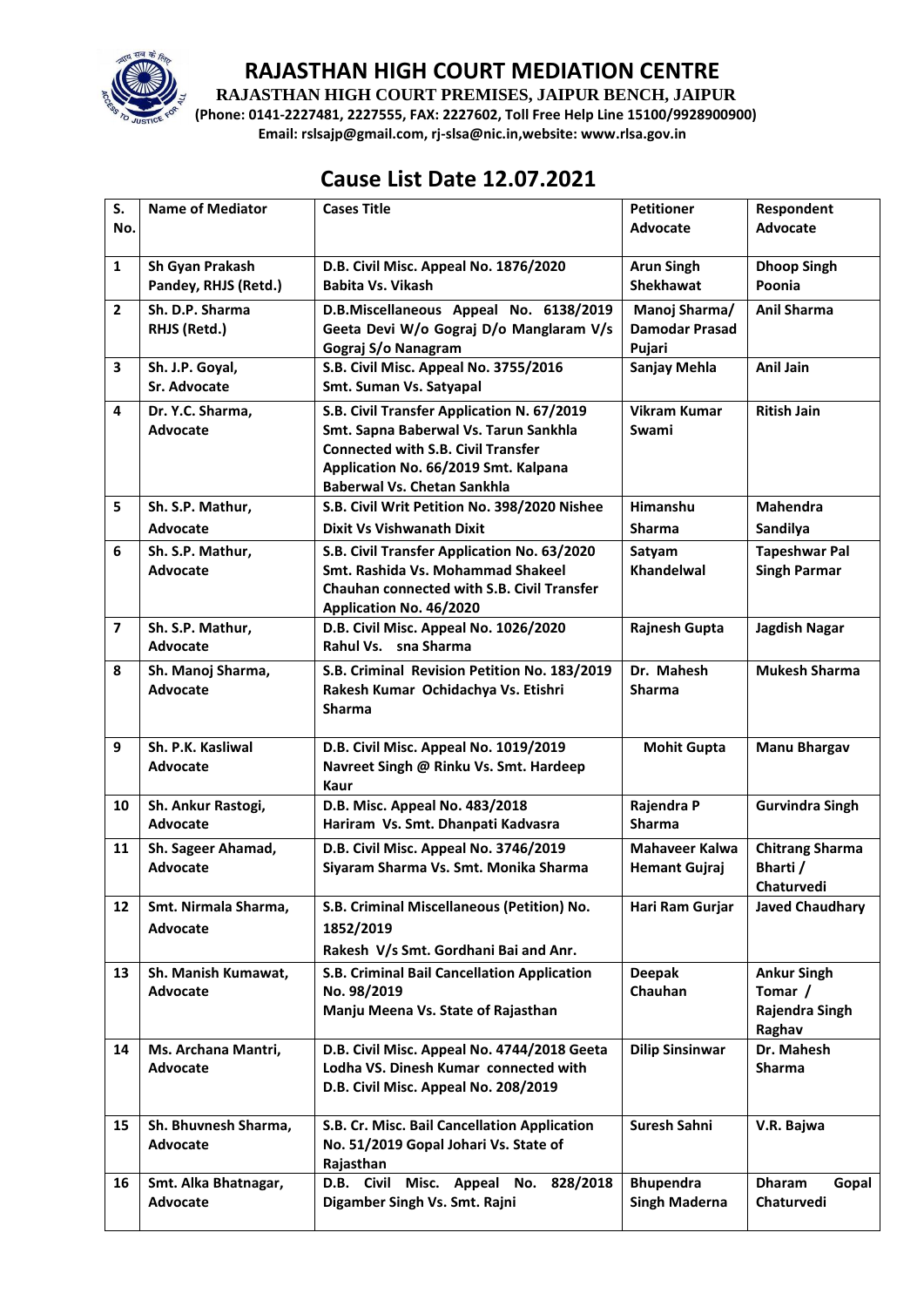

**RAJASTHAN HIGH COURT PREMISES, JAIPUR BENCH, JAIPUR**

**(Phone: 0141-2227481, 2227555, FAX: 2227602, Toll Free Help Line 15100/9928900900) Email: rslsajp@gmail.com, rj-slsa@nic.in,website: www.rlsa.gov.in**

| 17 | Sh. Alok Garg, Advocate | D.B. Civil Misc. Appeal No. 765/2020 Smt.             | <b>Vikas Sharma</b>  | <b>Janardan Pandit</b> |
|----|-------------------------|-------------------------------------------------------|----------------------|------------------------|
|    |                         | Taruna Vs. Rajesh                                     |                      | Garge                  |
| 18 |                         | PIM Application No. 42/2021                           | <b>Ankit Bishnoi</b> |                        |
|    |                         | M/s Mangala Ispat (Jaipur) Limited Vs. M/s            |                      |                        |
|    |                         | Transons Overseas (India) Private Limited &           |                      |                        |
|    |                         | Anr.                                                  |                      |                        |
| 19 |                         | PIM Application No. 31/2021                           | Dr. Prakash          |                        |
|    |                         | Adinath Flour Mills Pvt. Ltd. Vs. M/s                 | Chandra Jain         |                        |
|    |                         | <b>Britannia Indus</b>                                |                      |                        |
| 20 |                         | PIM Application No. 30/2021                           | V.P. Mathur          | Sanjog Sharma          |
|    |                         | Rajasthan State Road Development and                  |                      |                        |
|    |                         | Construction Corporation Ltd. & Anr. Vs.              |                      |                        |
|    |                         | M/s Shivalaya Construction Co. Pvt. Ltd.              |                      |                        |
| 21 |                         | PIM Application No. 49/2021                           | Harish Agarwal       |                        |
|    |                         | M/s Sand Dune Buildcon Pvt. Ltd. Vs. M/s              |                      |                        |
|    |                         | <b>Chopra Colonizers &amp; Developers</b>             |                      |                        |
| 22 |                         | PIM Application No. 90/2021                           | Manoj Madhani        |                        |
|    |                         | Bank of Baroda Vs. Madhu Food Products &              |                      |                        |
|    |                         | Anr.                                                  |                      |                        |
| 23 |                         | PIM Application No. 91/2021                           | Manoj Madhani        |                        |
|    |                         | <b>Bank of Baroda Vs. Salasar Plactics &amp; Anr.</b> |                      |                        |

**Learned Advocates are requested to get such matters referred to Mediation Centre, which in their opinion can be mutually settled by the parties on persuasion by trained Mediators, especially the matters arising out of matrimonial/ family disputes – divorce petitions, maintenance, custody of children, suit for injunction and/or declaration, partition, specific performance, recovery of possession, money suits, disputes between the landlord and tenant, Negotiable Instruments Act, Company matters and the matters of like nature. Learned Advocates may also provide the list of such cases to the Registrar (Judicial) Hon'ble Rajasthan High Court, Bench at Jaipur.** 

 **By Order** 

 **Special Secretary (Mediation & Arbitration) Rajasthan State Legal Services Authority** ا **Jaipur** کان است که از این است که از این است که از این است که از این است که از این است که از این است که از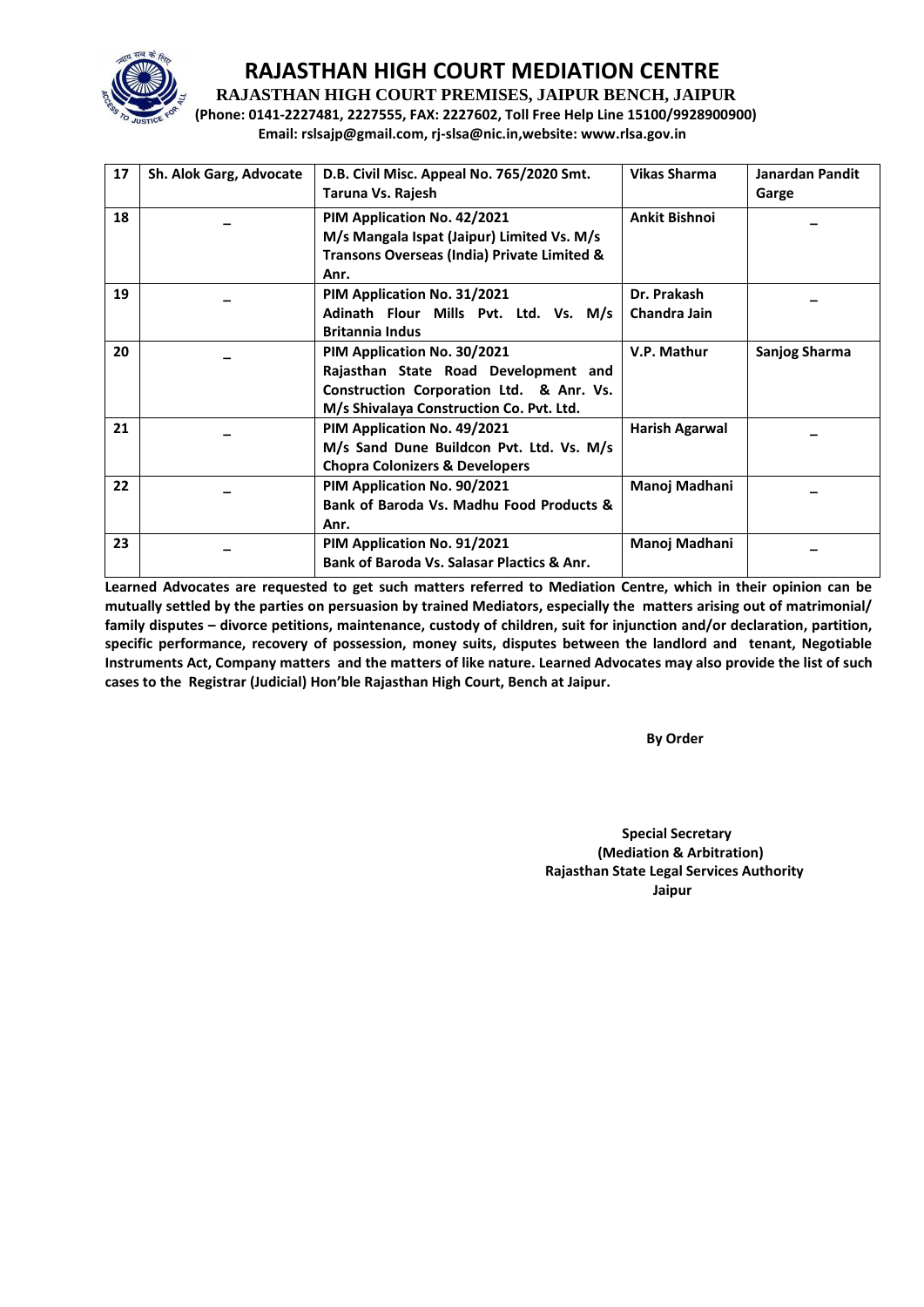

**RAJASTHAN HIGH COURT PREMISES, JAIPUR BENCH, JAIPUR**

**(Phone: 0141-2227481, 2227555, FAX: 2227602, Toll Free Help Line 15100/9928900900) Email: rslsajp@gmail.com, rj-slsa@nic.in,website: www.rlsa.gov.in**

## **Cause List Date 13.07.2021**

| S.             | <b>Name of Mediator</b>  | <b>Cases Title</b>                                                              | <b>Petitioner</b>            | Respondent            |
|----------------|--------------------------|---------------------------------------------------------------------------------|------------------------------|-----------------------|
| No.            |                          |                                                                                 | Advocate                     | <b>Advocate</b>       |
| $\mathbf{1}$   | Hon'ble Mr. Justice      | D.B. Civil Misc. Appeal No. 279/2021                                            | G.P. Sharma                  | <b>Prahlad Sharma</b> |
|                | (Retd.) Satish Chand     | Smt. Pooja Sharma Vs. Vishnu Sharma                                             |                              |                       |
|                | <b>Mittal</b>            |                                                                                 |                              |                       |
| $\overline{2}$ | Hon'ble Mr. Justice      | S.B.Civil Revision No. 24/2017 connected                                        | M.M. Ranjan                  | N.K. Maloo            |
|                | (Retd.) Satish Chand     | with S.B. Civil Revision Petition No. 34/2017                                   |                              | N.K. Singhal          |
|                | <b>Mittal</b>            | & S.B. Civil Revision Petition No. 45/2017                                      |                              | R.K. Daga             |
|                |                          | Leela Dhar Agarwal V/s Yatish Agarwal                                           |                              |                       |
| 3              | Hon'ble Mr. Justice      | D.B. Civil Misc. Appeal No. 2937/2020                                           | Sajid Ali                    | Gajendra Rathore      |
|                | (Retd.) Satish Chand     | Munna Lal Vs. Poonam                                                            |                              |                       |
|                | <b>Mittal</b>            |                                                                                 |                              |                       |
| 4              | Sh. Vinodi Lal Mathur,   | S.B. Criminal Revision Petition No.                                             | Sandeep Jain                 | <b>Ajay Singh</b>     |
|                | <b>Advocate</b>          | 1703/2019 Pradeep Kumar Rajwanshi Vs.                                           |                              | Yaduvanshi            |
|                |                          | <b>Ritu Chauhan</b>                                                             |                              |                       |
| 5              | Smt. Kamla Jain,         | D.B. Civil Misc. Appeal No. 4062/2019                                           | Vishnu Shankar               | <b>Rahul Tiwari</b>   |
|                | <b>Advocate</b>          | Narottamsharma Vs. Smt. Anita Sharma                                            | Badaya,                      |                       |
|                |                          | Alias Nikki                                                                     | <b>SumatiBishnoi</b>         |                       |
|                |                          |                                                                                 |                              |                       |
| 6              | Sh. Manoj Sharma,        | D.B.Miscellaneous Appeal No. 921/2017                                           | Rajneesh Gupta               | <b>Manish Sharma</b>  |
|                | <b>Advocate</b>          | Shri Gaurav Gautam V/s Smt. Supriya                                             |                              |                       |
|                |                          | <b>Sharma</b>                                                                   |                              |                       |
| $\overline{7}$ | Sh. J.P. Gupta, Advocate | S.B. Criminal Misc. Petition No. 404/2020                                       | V.K. Sharma                  | P.S. Tomar            |
|                |                          | Laxmikant Vs. State of Rajasthan                                                |                              |                       |
| 8              | Sh. J.P. Gupta Advocate  | S.B. Criminal Misc. Petition No. 2816/2019                                      | <b>Tarun Jain</b>            | Rajesh                |
|                |                          | Upendra Vs. State of Rajasthan                                                  |                              | Choudhary             |
| 9              | Sh. Shashi Bhushan       | S.B. Criminal Misc. Petition No. 4106/2019                                      | <b>Ripu Daman</b>            | <b>Rohitash Kumar</b> |
|                | Gupta, Advocate          | Sunil Kumar Vs. Sunita                                                          | <b>Singh Naruka</b>          | Verma                 |
|                |                          |                                                                                 |                              |                       |
| 10             | Sh. Harish Kumar         | S.B. Criminal Appeal No. 2403/2019                                              | Rajneesh Gupta               | <b>Poonam Chand</b>   |
|                | Tripathi, Advocate       | Munendra S/o Rambharosi & Ors. Vs. State                                        |                              | <b>Bhandari</b>       |
|                |                          | of Rajasthan & anr.                                                             |                              |                       |
| 11             | Ms. Raj Sharma,          | D.B. Civil Misc. Appeal No. 1048/2020                                           | <b>Vijay Dutt</b>            | <b>Kapil Prakash</b>  |
|                | Advocate                 | Ruchi Saxena Vs. Vivek Saxena                                                   | Sharma                       | Mathur                |
| 12             | Ms. Anita Aggarwal,      | D.B. Civil Misc. Appeal No. 4258/2017                                           | <b>Amit Poonia</b>           | B.B. Ojha             |
|                | Advocate                 | Ajay Kumar Vs. Smt. Manesh                                                      |                              |                       |
|                |                          |                                                                                 |                              |                       |
| 13             | <b>Sh. Harish Kumar</b>  | D.B. Civil Misc. Appeal No. 786/2019                                            | M. M. Ranjan                 | <b>Amit Singh</b>     |
|                | Tripathi, Advocate       | Sanjeev Kumar S/o Banwari Lal Vs. Smt.<br>Santosh W/o Sanjeev Kumar D/o Nanuram | Rajat Ranjan                 | Shekhawat             |
| 14             | Ms. Alka Bhatnagar,      | D.B. Civil Misc. Appeal No. 6494/2019                                           | Rajendra Kumar               | Laxmikant             |
|                | <b>Advocate</b>          | Monika@ Vijay Vs. Vishnu Sharma                                                 | Soni                         | Sharma                |
|                |                          |                                                                                 |                              |                       |
| 15             | Sh. Pankaj Gupta,        | S.B. Civil Misc. Appeal No. 2243/2019                                           | Satya Narayan                | <b>Manish</b>         |
|                | Advocate                 | Dharmendra Kumawat Vs. Smt. Santosh<br>Kumawat                                  | Kumawat                      | Choudhary             |
| 16             | Sh. Vikas Jain,          | S.B. Civil Transfer Application No. 742/2017                                    | Kapil Gupta                  | L.L. Gupta            |
|                | Advocate                 | Majid Khan Vs. Mijjaj and Anr.                                                  |                              |                       |
|                |                          |                                                                                 |                              |                       |
| 17             |                          | PIM Application No. 101/2021<br>Smt. Shakuntala Miyan Bazaz Vs. OMEGA           | <b>Mahendra</b><br>Shandilya |                       |
|                |                          | <b>ISPAT &amp; Anr.</b>                                                         |                              |                       |